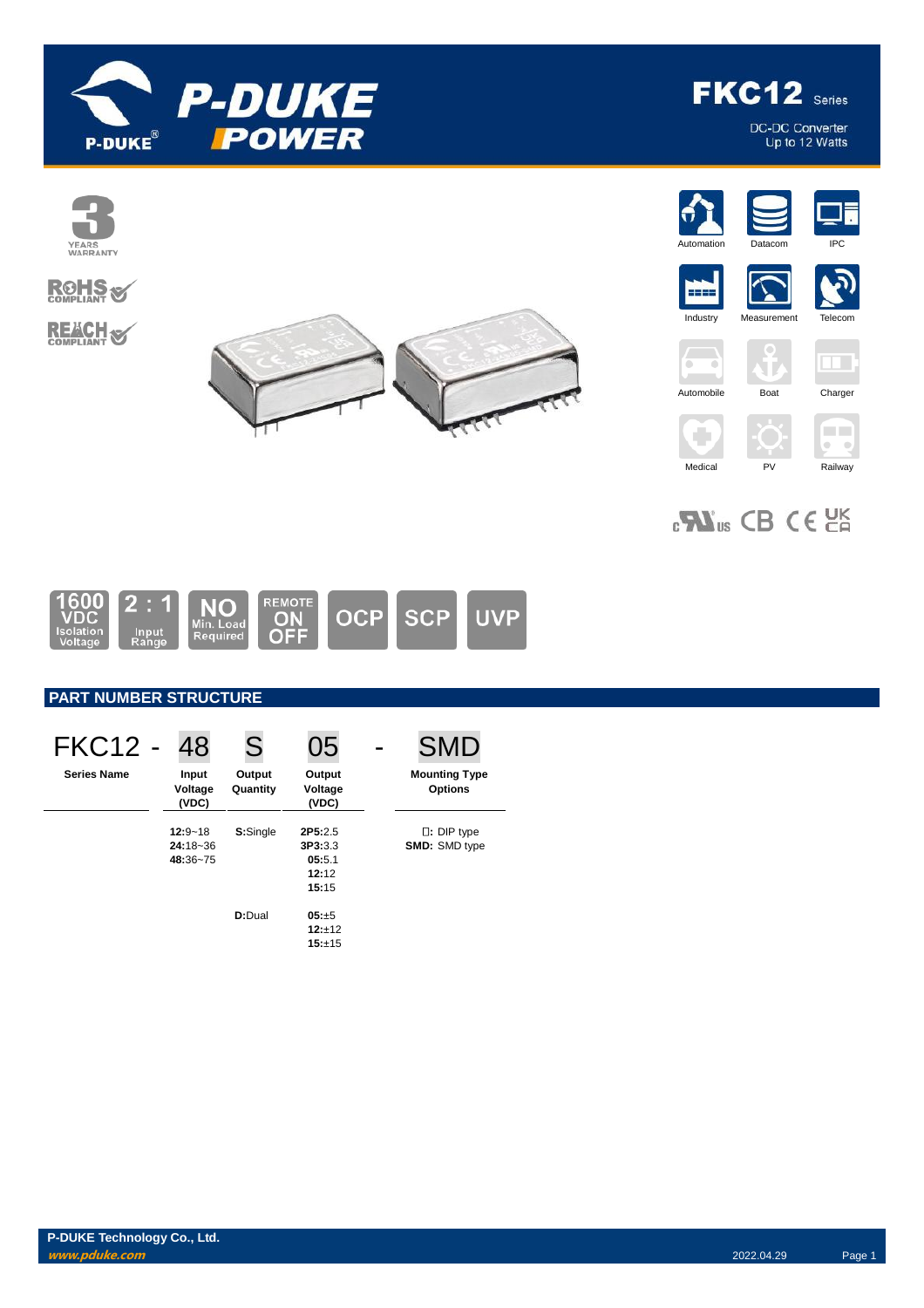



### **TECHNICAL SPECIFICATION** All specifications are typical at nominal input, full load and 25℃ unless otherwise noted

| <b>Model</b><br><b>Number</b> | Input Range | <b>Output Voltage</b> | <b>Output Current</b><br>@Full Load | Input Current<br>@No Load | Efficiency | Maximum<br><b>Capacitor Load</b> |
|-------------------------------|-------------|-----------------------|-------------------------------------|---------------------------|------------|----------------------------------|
|                               | <b>VDC</b>  | <b>VDC</b>            | mA                                  | mA                        | %          | μF.                              |
| FKC12-12S2P5                  | $9 - 18$    | 2.5                   | 3500                                | 50                        | 82         | 2000                             |
| FKC12-12S3P3                  | $9 - 18$    | 3.3                   | 3500                                | 60                        | 84         | 2000                             |
| FKC12-12S05                   | $9 - 18$    | 5.1                   | 2400                                | 53                        | 86         | 2000                             |
| FKC12-12S12                   | $9 - 18$    | 12                    | 1000                                | 15                        | 86         | 430                              |
| FKC12-12S15                   | $9 - 18$    | 15                    | 800                                 | 17                        | 86         | 300                              |
| FKC12-12D05                   | $9 - 18$    | ±5                    | ±1200                               | 24                        | 82         | ±1250                            |
| FKC12-12D12                   | $9 - 18$    | ±12                   | ±500                                | 19                        | 87         | ±200                             |
| FKC12-12D15                   | $9 - 18$    | ±15                   | ±400                                | 24                        | 87         | ±120                             |
| FKC12-24S2P5                  | $18 - 36$   | 2.5                   | 3500                                | 36                        | 83         | 2000                             |
| FKC12-24S3P3                  | $18 - 36$   | 3.3                   | 3500                                | 36                        | 85         | 2000                             |
| FKC12-24S05                   | $18 - 36$   | 5.1                   | 2400                                | 35                        | 87         | 2000                             |
| FKC12-24S12                   | $18 - 36$   | 12                    | 1000                                | 16                        | 87         | 430                              |
| FKC12-24S15                   | $18 - 36$   | 15                    | 800                                 | 17                        | 87         | 300                              |
| FKC12-24D05                   | $18 - 36$   | ±5                    | ±1200                               | 15                        | 83         | ±1250                            |
| FKC12-24D12                   | $18 - 36$   | ±12                   | ±500                                | 15                        | 88         | ±200                             |
| FKC12-24D15                   | $18 - 36$   | ±15                   | ±400                                | 18                        | 88         | ±120                             |
| FKC12-48S2P5                  | $36 - 75$   | 2.5                   | 3500                                | 10                        | 83         | 2000                             |
| FKC12-48S3P3                  | $36 - 75$   | 3.3                   | 3500                                | 14                        | 85         | 2000                             |
| FKC12-48S05                   | $36 - 75$   | 5.1                   | 2400                                | 23                        | 87         | 2000                             |
| FKC12-48S12                   | $36 - 75$   | 12                    | 1000                                | 11                        | 87         | 430                              |
| FKC12-48S15                   | $36 - 75$   | 15                    | 800                                 | 5                         | 87         | 300                              |
| FKC12-48D05                   | $36 - 75$   | ±5                    | ±1200                               | 6                         | 83         | ±1250                            |
| FKC12-48D12                   | $36 - 75$   | ±12                   | ±500                                | 6                         | 88         | ±200                             |
| FKC12-48D15                   | $36 - 75$   | ±15                   | ±400                                | 6                         | 88         | ±120                             |

| <b>INPUT SPECIFICATIONS</b>   |                         |                           |           |        |      |                           |             |
|-------------------------------|-------------------------|---------------------------|-----------|--------|------|---------------------------|-------------|
| <b>Parameter</b>              |                         | <b>Conditions</b>         |           | Min.   | Typ. | Max.                      | <b>Unit</b> |
| Operating input voltage range |                         | 12Vin(nom)                |           | 9      | 12   | 18                        |             |
|                               |                         | 24Vin(nom)                |           | 18     | 24   | 36                        | <b>VDC</b>  |
|                               |                         | 48Vin(nom)                |           | 36     | 48   | 75                        |             |
| Start up voltage              |                         | 12Vin(nom)                |           |        |      | 9                         |             |
|                               |                         | 24Vin(nom)                |           |        |      | 18                        | <b>VDC</b>  |
|                               |                         | 48Vin(nom)                |           |        |      | 36                        |             |
| Shutdown voltage              |                         | 12Vin(nom)                |           | 7      | 8    | 8.8                       |             |
|                               |                         | 24Vin(nom)                |           | 15     | 16   | 17.5                      | <b>VDC</b>  |
|                               |                         | 48Vin(nom)                |           | 32     | 33.5 | 35                        |             |
| Start up time                 | Constant resistive load | Power up                  |           |        | 450  |                           |             |
|                               |                         | Remote ON/OFF             |           |        | 5    |                           | ms          |
| Input surge voltage           | 100 ms, max.            | 12Vin(nom)                |           |        |      | 36                        |             |
|                               |                         | 24Vin(nom)                |           |        |      | 50                        | <b>VDC</b>  |
|                               |                         | 48Vin(nom)                |           |        |      | 100                       |             |
| Input filter                  |                         |                           |           |        |      | Pi type                   |             |
| Remote ON/OFF                 | Referred to -Vin pin    | Positive logic            | DC-DC ON  |        |      | Open or $3.0 \sim 12$ VDC |             |
|                               |                         |                           | DC-DC OFF |        |      | Short or $0 \sim 1.2$ VDC |             |
|                               |                         | Input current of Ctrl pin |           | $-0.5$ |      | $+0.5$                    | mA          |
|                               |                         | Remote off input current  |           |        | 2.5  |                           | mA          |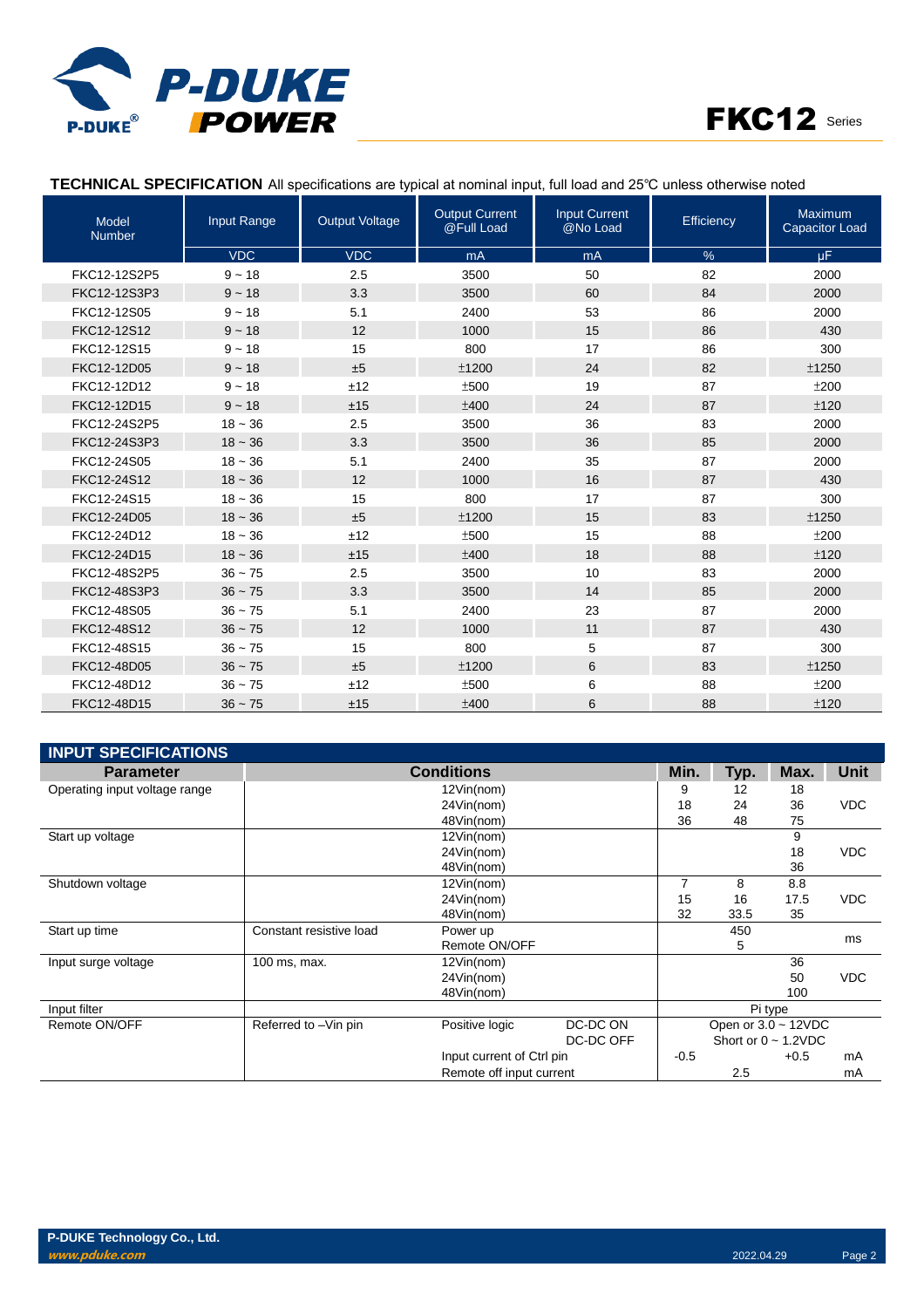

| <b>OUTPUT SPECIFICATIONS</b>     |                                    |                   |                 |         |      |                                 |            |
|----------------------------------|------------------------------------|-------------------|-----------------|---------|------|---------------------------------|------------|
| <b>Parameter</b>                 |                                    | <b>Conditions</b> |                 | Min.    | Typ. | Max.                            | Unit       |
| Voltage accuracy                 |                                    |                   |                 | $-1.2$  |      | $+1.2$                          | $\%$       |
| Line regulation                  | Low Line to High Line at Full Load |                   | Single          | $-0.2$  |      | $+0.2$                          | %          |
|                                  |                                    |                   | Dual            | $-0.5$  |      | $+0.5$                          |            |
| Load regulation                  | No Load to Full Load               | DIP type          | Single 2.5 Vout | $-1.0$  |      | $+1.0$                          |            |
|                                  |                                    |                   | Single others   | $-0.5$  |      | $+0.5$                          |            |
|                                  |                                    |                   | Dual            | $-1.0$  |      | $+1.0$                          | $\%$       |
|                                  |                                    | SMD type          | Single 2.5 Vout | $-1.0$  |      | $+1.0$                          |            |
|                                  |                                    |                   | Single others   | $-1.0$  |      | $+1.0$                          |            |
|                                  |                                    |                   | Dual            | $-1.0$  |      | $+1.0$                          |            |
| Cross regulation                 | Asymmetrical load 25%/100% FL      |                   | Dual            | $-5.0$  |      | $+5.0$                          | %          |
| Ripple and noise                 | 20MHz bandwidth                    |                   |                 |         | 85   |                                 | mVp-p      |
| Temperature coefficient          |                                    |                   |                 | $-0.02$ |      | $+0.02$                         | $\%$ /°C   |
| Transient response recovery time | 25% load step change               |                   |                 |         | 250  |                                 | μs         |
| Over voltage protection          | Single Output                      |                   | 2.5Vout         |         | 3.9  |                                 |            |
|                                  |                                    |                   | 3.3Vout         |         | 3.9  |                                 |            |
|                                  |                                    |                   | 5.1 Vout        |         | 6.2  |                                 | <b>VDC</b> |
|                                  |                                    |                   | 12Vout          |         | 15   |                                 |            |
|                                  |                                    |                   | 15Vout          |         | 18   |                                 |            |
| Over load protection             | % of lout rated                    |                   |                 |         | 150  |                                 | $\%$       |
| Short circuit protection         |                                    |                   |                 |         |      | Continuous, automatics recovery |            |

| <b>GENERAL SPECIFICATIONS</b> |                  |          |                        |                      |                              |              |                         |
|-------------------------------|------------------|----------|------------------------|----------------------|------------------------------|--------------|-------------------------|
| <b>Parameter</b>              |                  |          | <b>Conditions</b>      | Min.                 | Typ.                         | Max.         | Unit                    |
| <b>Isolation voltage</b>      | minute           | DIP type | Input to Output        | 1600                 |                              |              |                         |
|                               |                  |          | Input (Output) to Case | 1600                 |                              |              | <b>VDC</b>              |
|                               |                  | SMD type | Input to Output        | 1600                 |                              |              |                         |
|                               |                  |          | Input (Output) to Case | 1000                 |                              |              |                         |
| Isolation resistance          | 500VDC           |          |                        |                      |                              |              | $G\Omega$               |
| Isolation capacitance         |                  |          |                        |                      |                              | 1200         | pF                      |
| Switching frequency           |                  |          |                        | 360                  | 400                          | 440          | kHz                     |
| Safety approvals              | IEC/EN/UL62368-1 |          |                        |                      |                              | UL:E193009   |                         |
|                               |                  |          |                        |                      |                              | CB:UL(Demko) |                         |
| Case material                 |                  |          |                        | Nickel-coated copper |                              |              |                         |
| Base material                 |                  |          |                        |                      | Non-conductive black plastic |              |                         |
| Potting material              |                  |          |                        |                      | Epoxy (UL94 V-0)             |              |                         |
| Weight                        |                  |          |                        |                      |                              |              | 18g (0.62oz)            |
| <b>MTBF</b>                   | MIL-HDBK-217F    |          |                        |                      |                              |              | $2.064 \times 10^6$ hrs |

| <b>ENVIRONMENTAL SPECIFICATIONS</b> |                             |                   |       |      |        |              |  |
|-------------------------------------|-----------------------------|-------------------|-------|------|--------|--------------|--|
| <b>Parameter</b>                    |                             | <b>Conditions</b> | Min.  | Typ. | Max.   | <b>Unit</b>  |  |
| Operating ambient temperature       | 2.5 Vout, 3.3 Vout, ±5 Vout | Without derating  | -40   |      | $+61$  |              |  |
|                                     |                             | With derating     | $+61$ |      | $+100$ | °C           |  |
|                                     | <b>Others</b>               | Without derating  | -40   |      | +66    |              |  |
|                                     |                             | With derating     | $+66$ |      | $+100$ |              |  |
| Maximum case temperature            |                             |                   |       |      | 100    | °C           |  |
| Storage temperature range           |                             |                   | $-55$ |      | $+125$ | °C           |  |
| Thermal impedance                   |                             |                   |       | 20   |        | °C/W         |  |
| Thermal shock                       |                             |                   |       |      |        | MIL-STD-810F |  |
| Vibration                           |                             |                   |       |      |        | MIL-STD-810F |  |
| Relative humidity                   |                             |                   |       |      |        | 5% to 95% RH |  |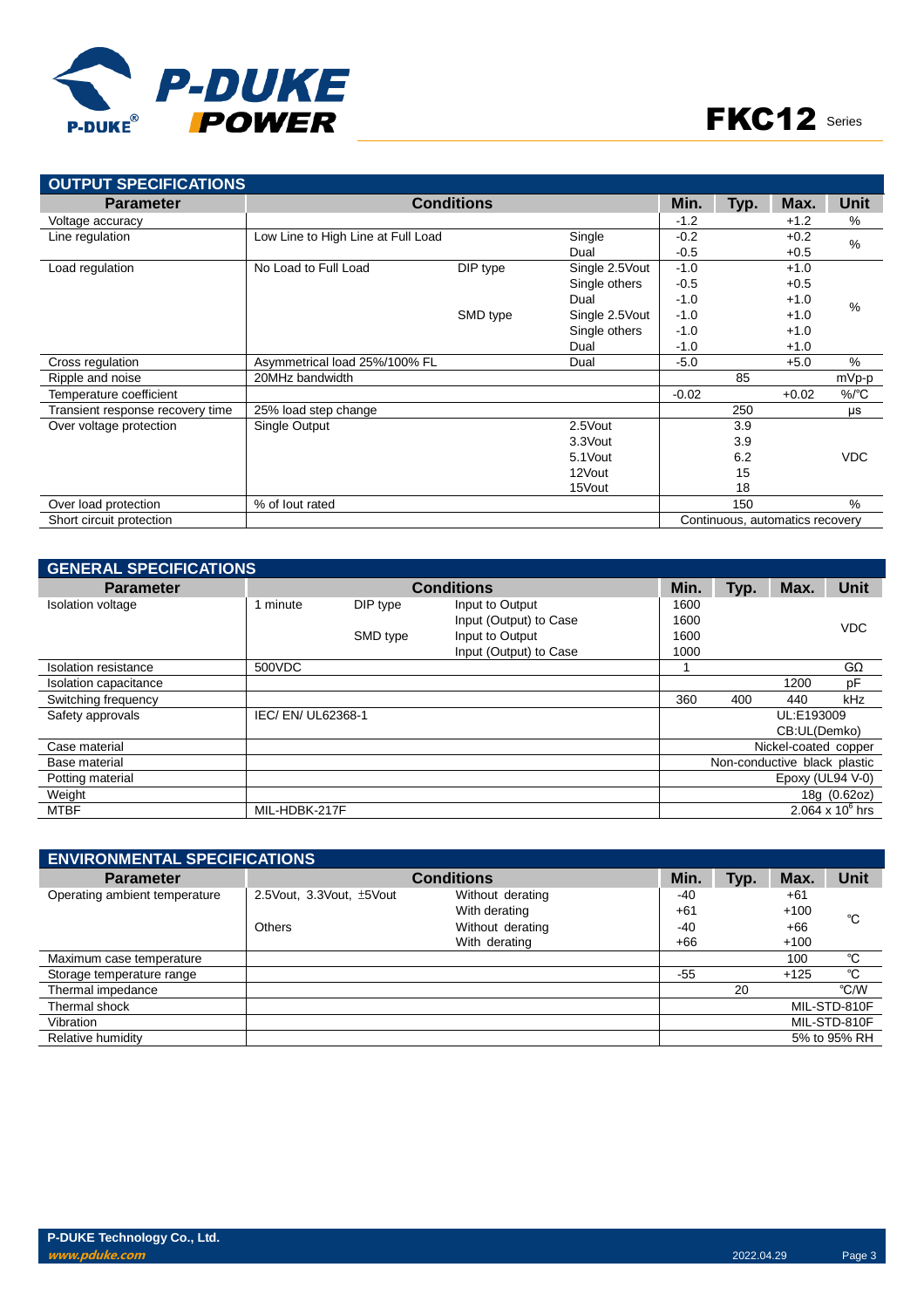

# FKC12 Series

| <b>EMC SPECIFICATIONS</b>      |             |                                          |                         |
|--------------------------------|-------------|------------------------------------------|-------------------------|
| <b>Parameter</b>               |             | <b>Conditions</b>                        | Level                   |
| EMI                            | EN55032     | With external components                 | Class A $\cdot$ Class B |
| <b>EMS</b>                     | EN55024     |                                          |                         |
| <b>ESD</b>                     | EN61000-4-2 | Air $\pm$ 8kV and Contact $\pm$ 6kV      | Perf. Criteria A        |
| Radiated immunity              | EN61000-4-3 | 10 V/m                                   | Perf. Criteria A        |
| <b>Fast transient</b>          | EN61000-4-4 | $±$ 2kV                                  | Perf. Criteria A        |
|                                |             | With an external input filter capacitor  |                         |
|                                |             | (Nippon chemi-con KY series, 220µF/100V) |                         |
| Surge                          | EN61000-4-5 | $±$ 1kV                                  | Perf. Criteria A        |
|                                |             | With an external input filter capacitor  |                         |
|                                |             | (Nippon chemi-con KY series, 220µF/100V) |                         |
| Conducted immunity             | EN61000-4-6 | 10 Vr.m.s                                | Perf. Criteria A        |
| Power frequency magnetic field | EN61000-4-8 | 100A/m continuous: 1000A/m 1 second      | Perf. Criteria A        |

**CAUTION:** This power module is not internally fused. An input line fuse must always be used.

## **CHARACTERISTIC CURVE**



# **FUSE CONSIDERATION**

This power module is not internally fused. An input line fuse must always be used.

This encapsulated power module can be used in a wide variety of applications, ranging from simple stand-alone operation to an integrated part of sophisticated power architecture.

To maximum flexibility, internal fusing is not included; however, to achieve maximum safety and system protection, always use an input line fuse. The input line fuse suggest as below:

| Model | <b>Fuse Rating</b><br>(A) | <b>Fuse Type</b> |
|-------|---------------------------|------------------|
|       | 2.5                       | Slow-Blow        |
|       | 1.25                      | Slow-Blow        |
|       | 0.8                       | Slow-Blow        |

The table based on the information provided in this data sheet on inrush energy and maximum DC input current at low Vin.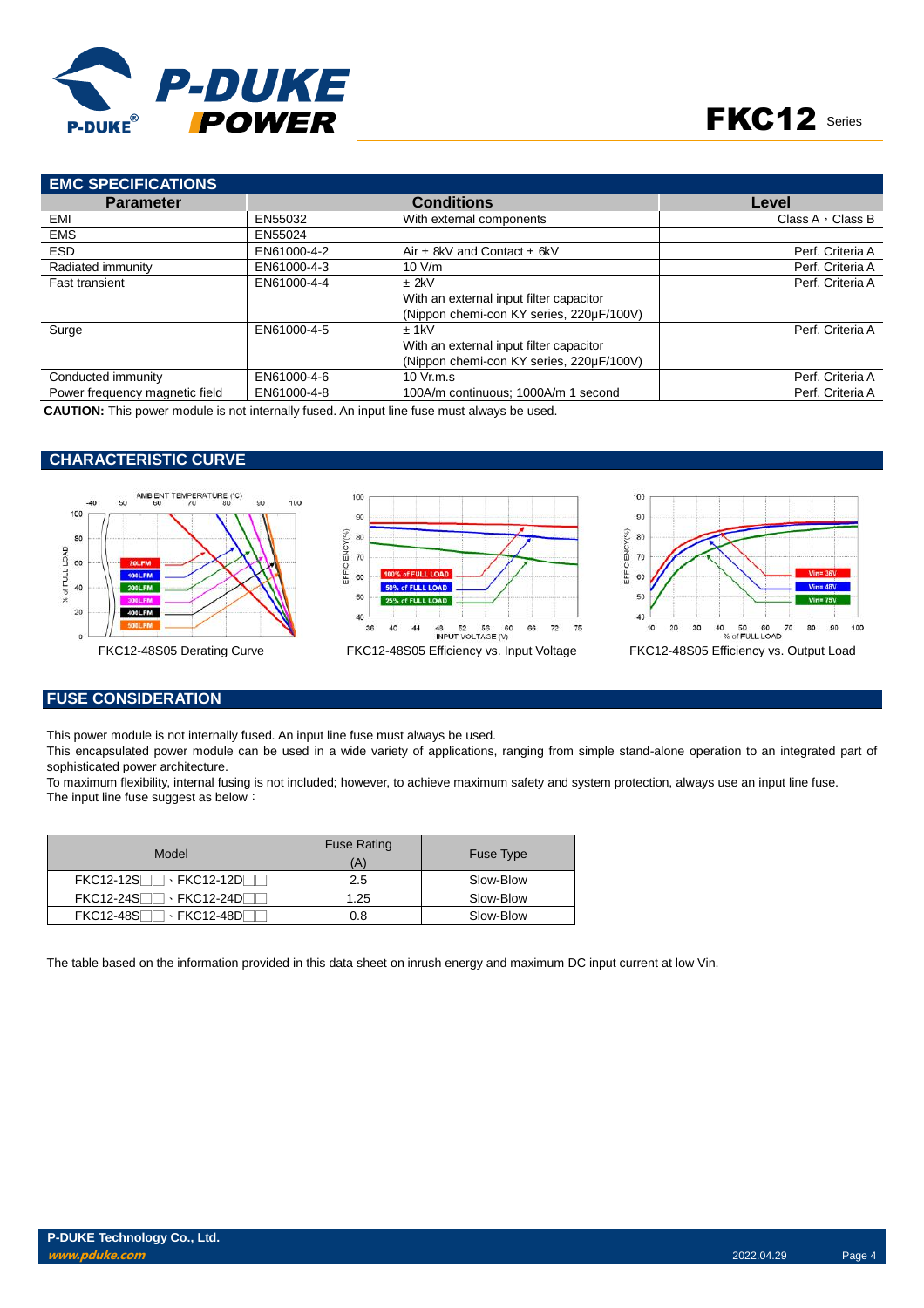



# **MECHANICAL DRAWING**



#### **DIP type PIN CONNECTION**

| PIN | <b>SINGLE</b> | <b>DUAL</b> | <b>PIN</b> | <b>SINGLE</b> | <b>DUAL</b> |
|-----|---------------|-------------|------------|---------------|-------------|
|     | Ctrl          | Ctrl        |            |               |             |
| 2   | -Vin          | -Vin        | 23         | $+V$ in       | $+V$ in     |
| 3   | -Vin          | -Vin        | 22         | $+V$ in       | $+V$ in     |
|     |               |             |            |               |             |
| 9   | <b>NC</b>     | Common      | 16         | -Vout         | Common      |
| 11  | NC.           | -Vout       | 14         | $+$ Vout      | $+$ Vout    |

| $-1.00$ [25.4]           |                            | $[27.94]$<br>$[20.32]$<br>$-1.100$ [27.94]<br>$-0.800$ [20.32]<br>$-0.100$ [2.54]<br>$-0.09$ [2.2] |               |
|--------------------------|----------------------------|----------------------------------------------------------------------------------------------------|---------------|
| $-0.80$ [20.3] $-$<br>24 |                            |                                                                                                    | $0.44$ [11.2] |
| A A A A                  | Þ<br>ь<br>$\mathbb{D}$     |                                                                                                    |               |
| $1.26$ [32.0]<br>20      | Þ<br>5<br>ы                |                                                                                                    |               |
| 16                       | 0.020 [0.50]<br>9<br>া≂    |                                                                                                    |               |
| A A A A<br>13            | D<br>$12$ $\triangleright$ |                                                                                                    |               |
| $0.039$ [1.00] -         |                            |                                                                                                    | 0.010[0.25]   |
| BOTTOM VIEW              |                            |                                                                                                    |               |

### **SMD type PIN CONNECTION** PIN SINGLE DUAL PIN SINGLE DUAL<br>1 Ctrl Ctrl 1 Ctrl Ctrl<br>2 - Vin - Vin 2 | -Vin | -Vin | 23 | +Vin | +Vin 3 -Vin -Vin 22 +Vin +Vin 9 NC Common 16 -Vout Common<br>11 NC -Vout 14 +Vout +Vout NC -Vout 14 +Vout<br>NC NC Others

1. All dimensions in inch [mm]

2. Tolerance :x.xx±0.02 [x.x±0.5]

x.xxx±0.01 [x.xx±0.25] 3. Pin dimension tolerance ±0.004[0.10]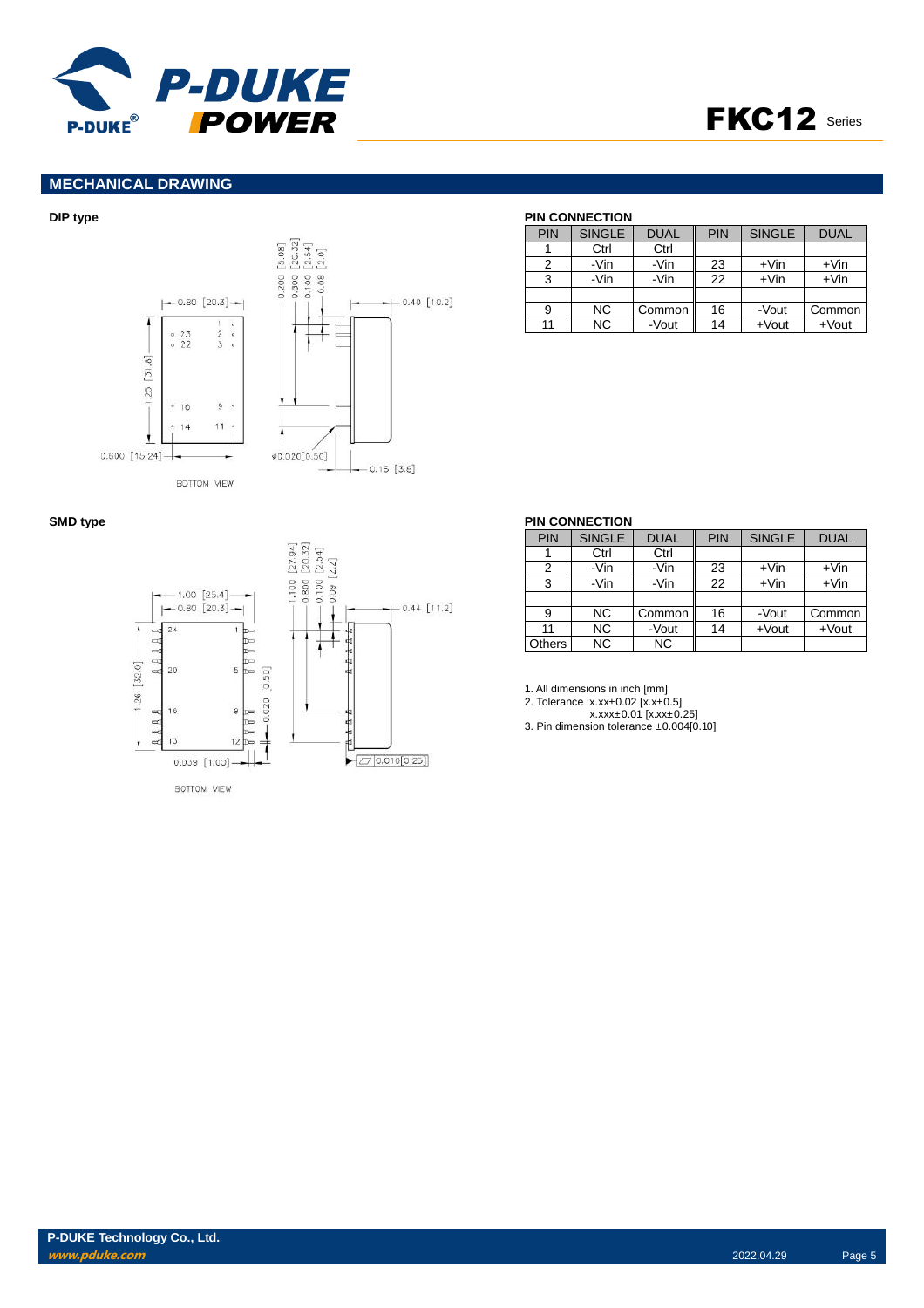



# **RECOMMENDED PAD LAYOUT**

#### **DIP type**



**SMD type**



All dimensions in inch[mm] Pad size(lead free recommended) Through hole 1.2.3.9.11.14.16.22.23: Φ0.031[0.80] Top view pad 1.2.3.9.11.14.16.22.23: Φ0.039[1.00] Bottom view pad 1.2.3.9.11.14.16.22.23: Φ0.063[1.60]

All dimensions in inch[mm] Pad size(lead free recommended) Top view pad:0.079x0.059[2.00x1.50]

### **THERMAL CONSIDERATIONS**

The power module operates in a variety of thermal environments.

However, sufficient cooling should be provided to help ensure reliable operation of the unit.

Heat is removed by conduction, convection, and radiation to the surrounding environment.

Proper cooling can be verified by measuring the point as the figure below.

The temperature at this location should not exceed "Maximum case temperature".

When operating, adequate cooling must be provided to maintain the test point temperature at or below "Maximum case temperature". You can limit this temperature to a lower value for extremely high reliability.

■ Thermal test condition with vertical direction by natural convection (20LFM).